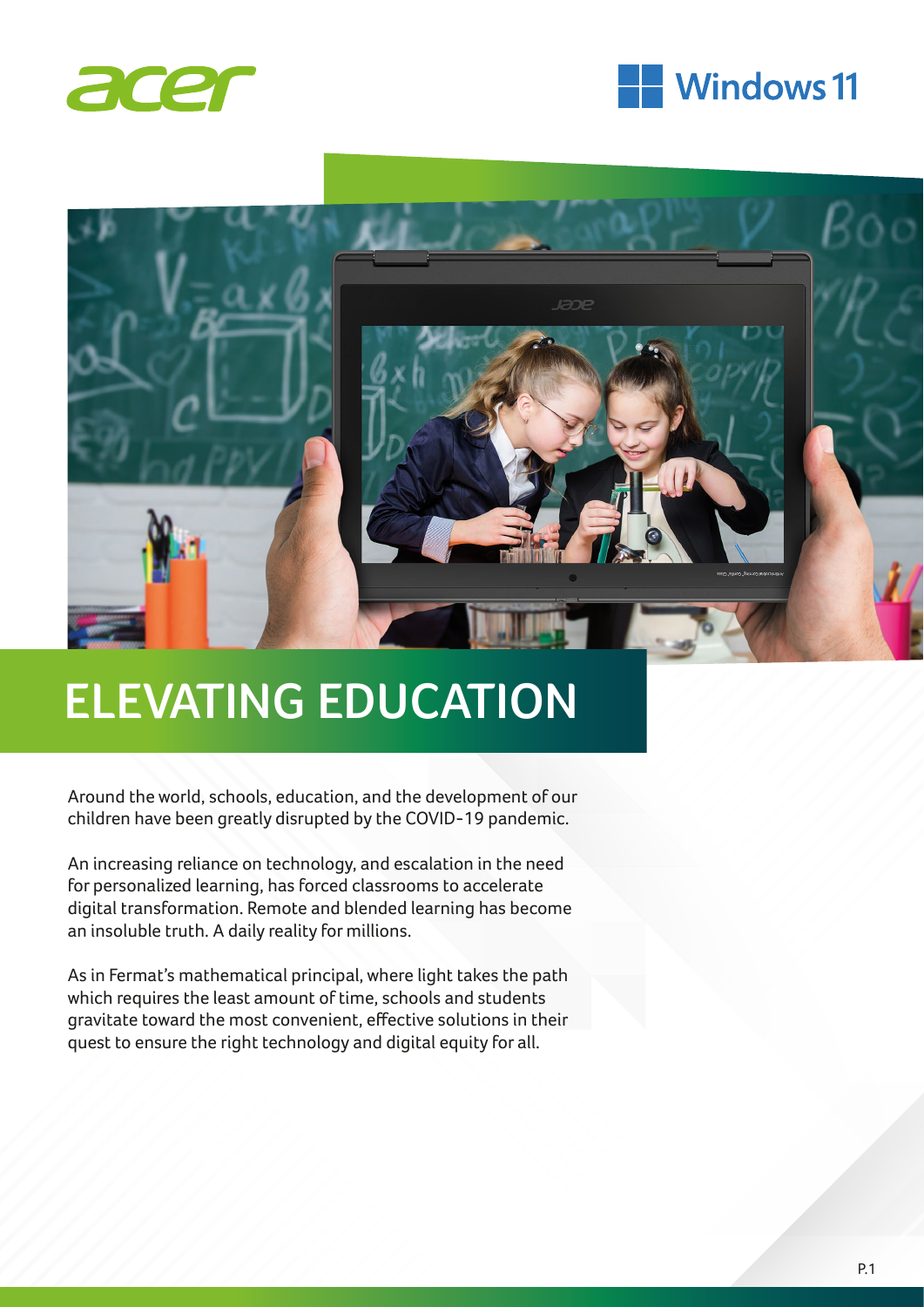

### **Hybrid Learning**

Hybrid learning, through a combination of physical, online, and virtual classrooms, is expected to expand by more than 20% over the coming years. Laptops have become the dominant device, usurping tablets and desktop computers by almost 4:1<sup>1</sup>. Within the walls of the classroom, too, comes a burgeoning integration and reliance on IT. In Asia, annual growth will exceed 30%. Half the students in the world will be issued personal devices $^{\rm 2}$  and/or join online classes $^{\rm 3}$ . By 2025, worldwide spending on educational technology is expected to increase from \$US1.6 billion (in 2018) to US\$12.6 billion<sup>4</sup>.



### *The testing times faced by students and educators alike, in 2021, will continue throughout 20225 .*

Disconnected content and assessment of interrelated STEM subjects. Students of all abilities and learning styles need focused, personalized learning, yet there will be inconsistencies in curriculum implementation and diminishing opportunities to personalise, engage and encourage critical thinking. Limited time and resources to prepare and deliver lessons. For many, even stable internet access is an issue. Students require a seamless convergence of knowledge, tools, and skills to succeed at school.

All these factors will pose significant challenges for classrooms, K8 and beyond. Challenges that will be met, and expectations that will be exceeded, by Acer.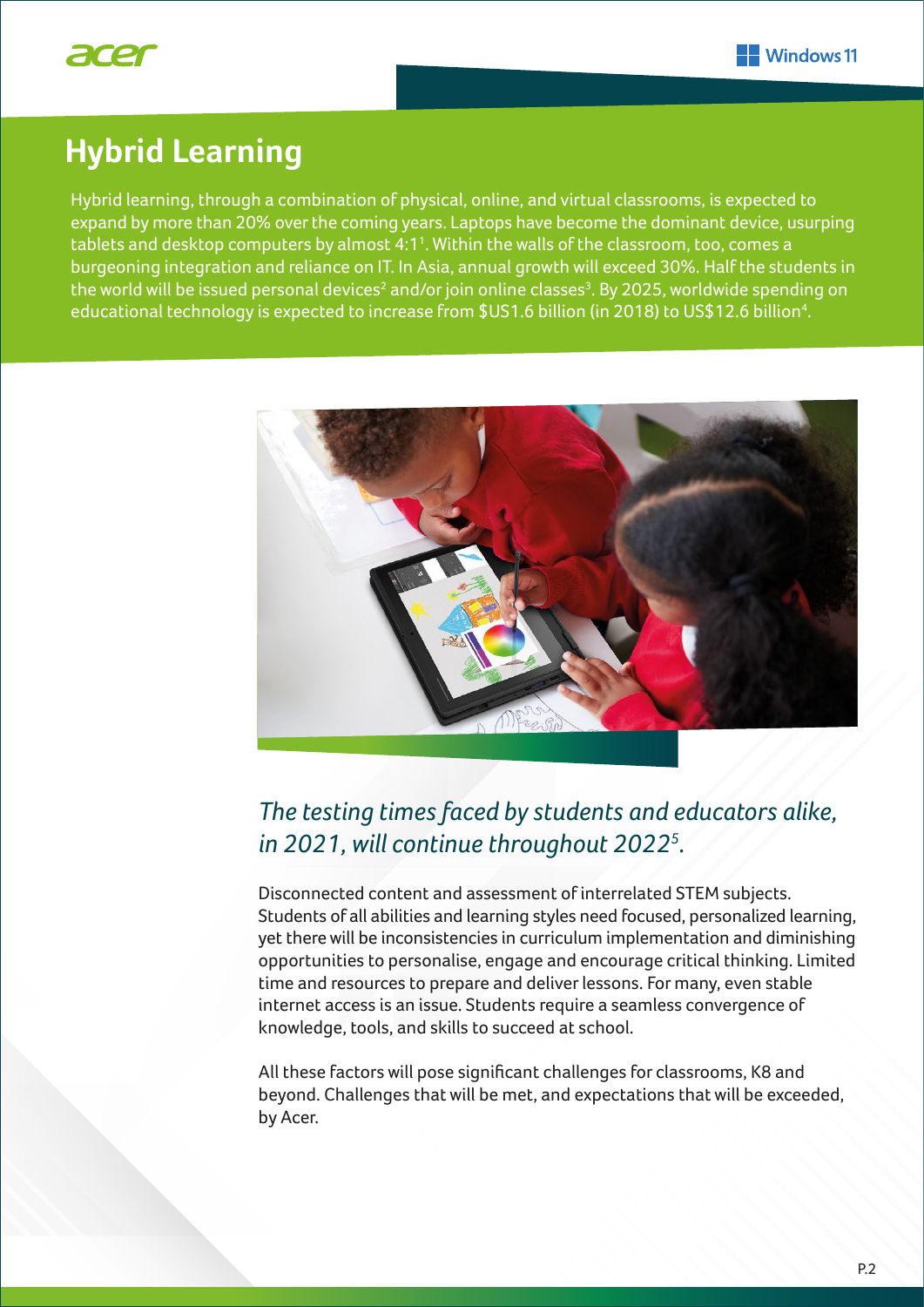



### **Digital Dilemma**

For parents, the child's ability to focus on their studies, inability to connect with classmates and teachers and learning support are of paramount concern<sup>6</sup>. Unsurprisingly, nearly half of students say their favorite learning methods are using technology for collaboration, educational games and watching videos online<sup>7</sup>. The good news is that e-learning has been shown to increase student retention rates by 25-60%<sup>8</sup>.



Students need access to technology that prepares them, without the e-distractions, that allows them to focus on learning, to communicate and collaborate.

For those in K8, just focussing on one task can be a challenge. A sense of fun and more interaction is required to hold attention. Many are not so tech savvy and need a simple, direct user interfaces when learning online, as there can be less support available from teachers, parents and supervisors. They prefer diagrams, graphics and visual content, rather than text-driven information, to help them understand concepts and learn effectively.

In short, a laptop designed for online learning, that enables students today and prepares them for tomorrow, has never been so needed.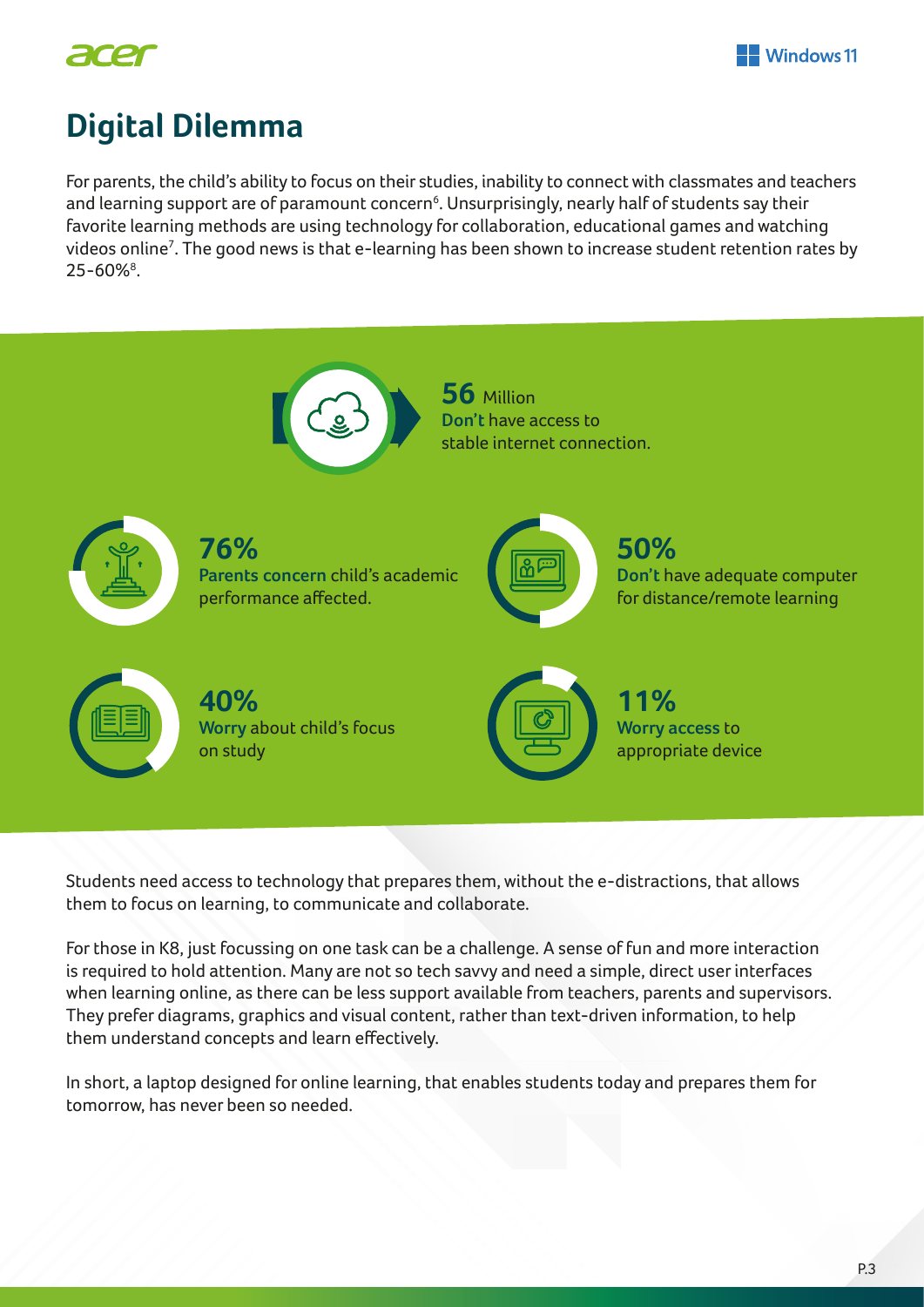

### **Acer TravelMate: Designed for Hybrid Learning**

Empower the Interactive Classroom. Take advantage of more interactive learning activities with TravelMate Spin B3's high performing, ultra-durable design.



Anchored keys, and long battery life is replete with a bevy of optional extras. From the 5 Megapixel HDR world-facing camera and Full HD webcam, to 4G LTE connectivity, a dockable Wacom AES pen, and antimicrobial\* finish, TravelMate is fully customizable, empowering students to get the most out of classes.

#### **• Efficient Performance**

 Faster than other laptops designed for education, the latest Intel® processor combines low power consumption and high performance.

#### **• Certified Durability**

 In addition to increased resistance from daily wear and tear, military standard, impact-resistant design withstands up to 60kg of force. The shock absorbent bumper and unique drainage design further protects components from falls and liquid.

#### **• Power Throughout the Day**

 Finish classes with up to 12 hours of battery and power to spare. Front-cover battery indicator allows teachers to easily tell when a laptop is running out of charge.

#### **• Uninterrupted Connectivity**

 Intel® Wi-Fi 6 and the strategically placed 802.11ax wireless antenna with 2x2 MU-MIMO maintains a strong, consistent wireless signal. When Wi-Fi is out of range, optional 4G LTE can provide extra personal bandwidth to maintain connection and ensure access to data and apps in the cloud.

#### **• Makes Learning Fun**

 Easily adapting to tablet, tent, or display mode, the convertible design ensures students can work together in any situation. The 0ptional Wacom pen and 5 Megapixel HDR world-facing camera further enables collaboration and flexibility in learning.

#### **• Acer Antimicrobial Design**

 Corning® Gorilla® Glass along the touchscreen, with optional internationally-certified silver-ion solutions on keyboard, touchpad, and palm-rest. Keeping the surface cleaner, for longer, especially beneficial for lower-grade children who may be less fastidious when in come to hygiene and shared laptops.

\* Specifications may vary depending on model and/or region. Sand and dust testing based on MIL-STD 810F. Battery life varies depending on product model, configuration, power settings and usage, among other factors. Antimicrobial solutions are optional and do not protect or provide users any direct or implied health benefits.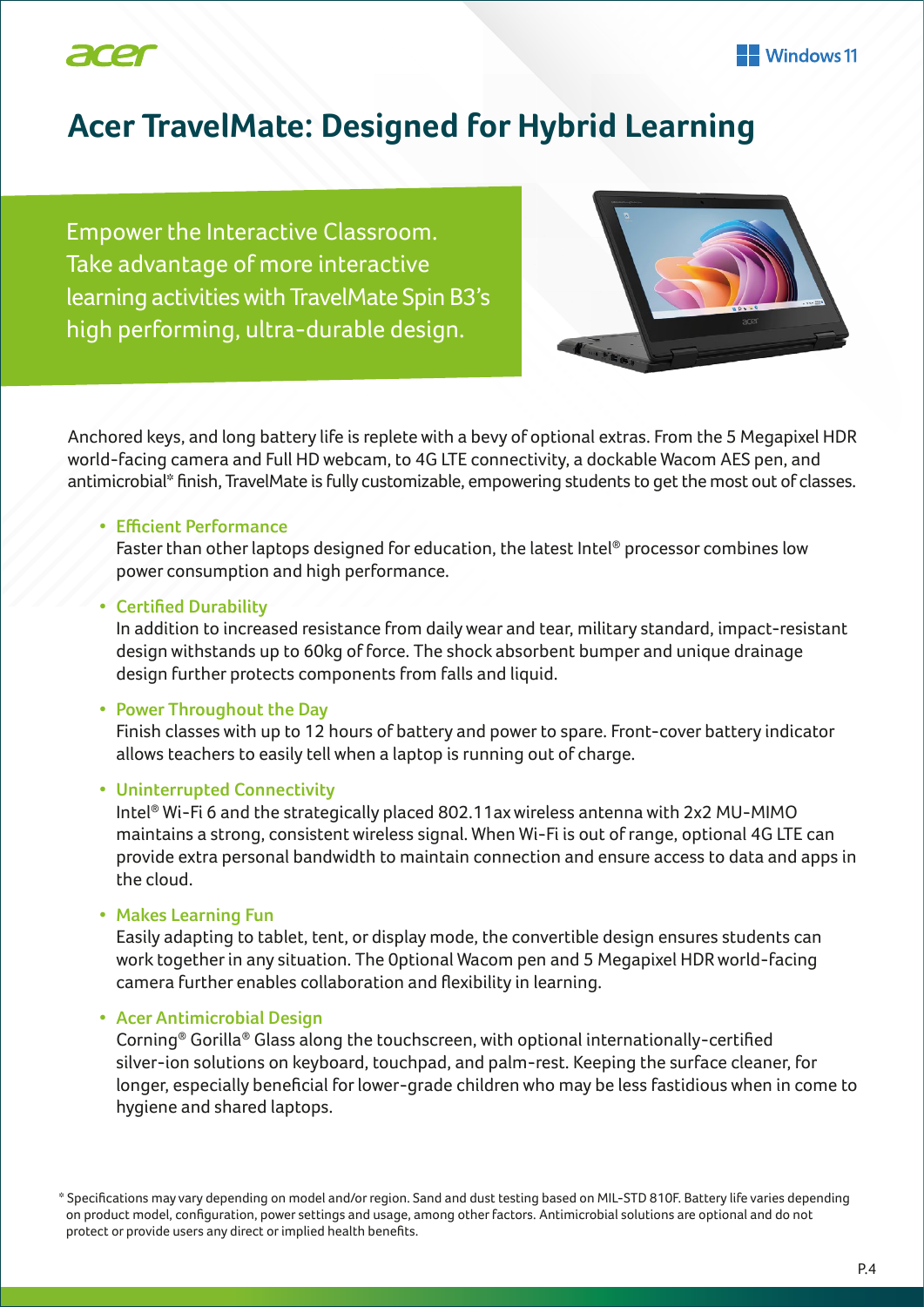





## **WINDOWS 11 SE: UNLOCK THE POWER OF CREATIVITY & COLLABORATION**

Designed for education customers seeking cost-effective solutions, Windows 11SE delivers a simplified, secure experience that is optimized for a cloud-first world.

An easy-to-use interface, with education-first menu of curated apps, is optimized to deliver a superior experience catering to the unique needs of K-8 education. Deployment and management are streamlined to ensure optimal performance, and cultivate a secure, distraction-free environment to improve focus and enable learning.



**Truly Personalized Learning** New streamlined Start Menus, Task Bar and full-screen app launch. Open documents quicker, make the most of built-in learning tools.



**Performance Optimisation**  Get more out of your notebooks with faster resume time, better battery life and less demand for memory.



**Simple to Deploy, Manage & Secure** Safeguard students, teachers and school IT from cyber threats. Cloud-based management, using Microsoft Intune, enables easy deployment of devices.

**Boost student performance with Acer and Windows 11SE.** Remote or in-person, class time Ecost statent performance<br>is maximised for learning. "<br>"